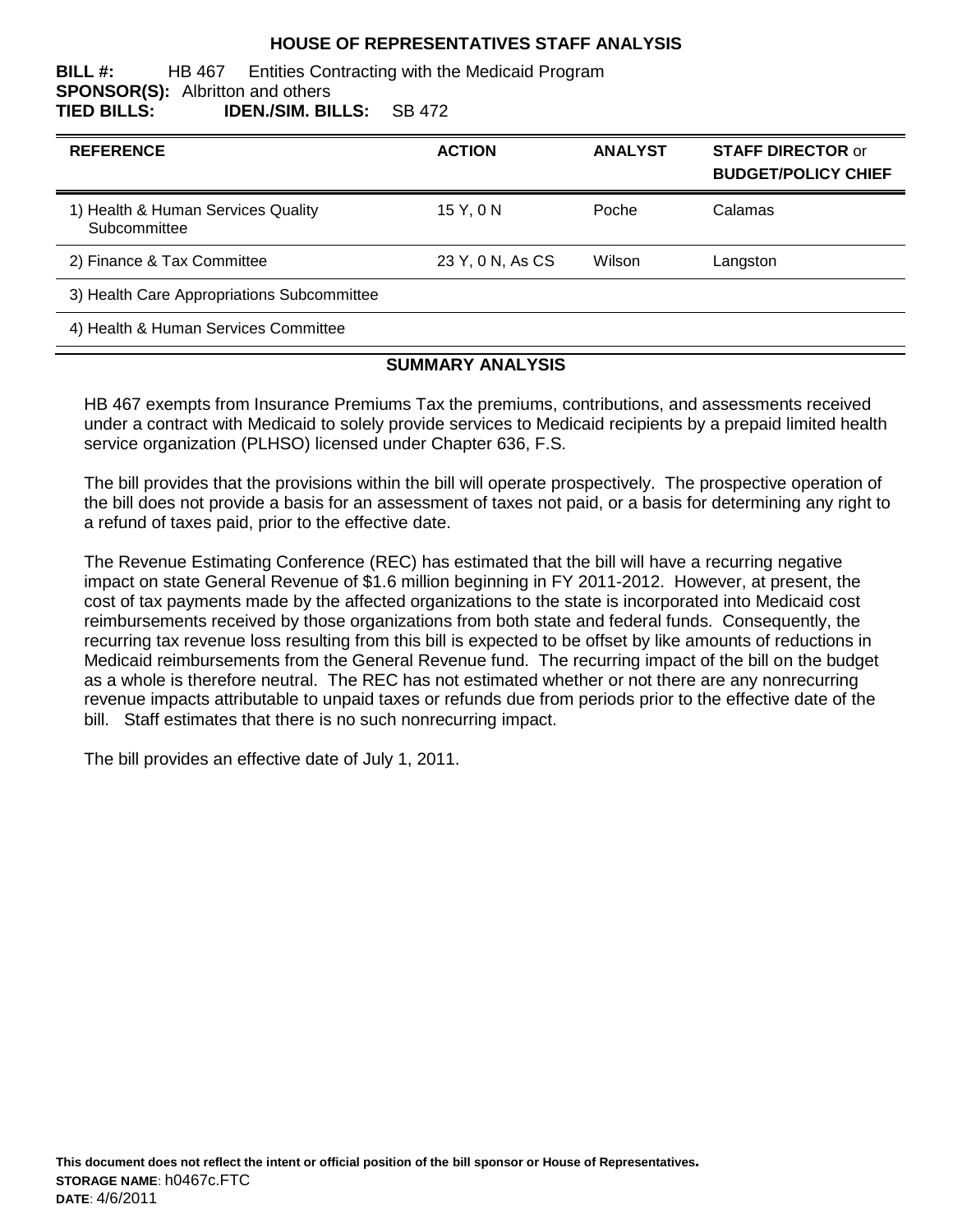### **FULL ANALYSIS**

### **I. SUBSTANTIVE ANALYSIS**

### A. EFFECT OF PROPOSED CHANGES:

#### **Current Situation**

Chapter 636, F.S., regulates the operation and administration of prepaid limited health service organizations<sup>12</sup> (PLHSO) and discount medical plan organizations in the state of Florida. PLHSOs solely providing services to Medicaid recipients under a contract with Medicaid are exempt from several provisions of Chapter 636, F.S., including those related to rates and charges<sup>3</sup>; changes in rates and benefits, material modifications, and the addition of limited health services<sup>4</sup>; restrictions upon expulsion or refusal to issue or renew a contract<sup>5</sup>; notice of cancellation of contract<sup>6</sup>; and extension of benefits.<sup>7</sup>

Since 1994, Florida law has imposed a tax on the insurance premiums, contributions, and assessments received by a PLHSO. $8$  The premium tax is to be paid annually and is calculated at a rate of 1.75 percent of the gross amount of premiums, contributions, and assessments collected on health insurance policies issued by PLHSOs.<sup>9</sup>

There are five PLHSOs which provide mental health services to Medicaid recipients through a contract with AHCA that are subject to this tax<sup>10</sup>. One organization, Lakeview Center, Inc. (Lakeview), filed a legal challenge in 2007 to the imposition of the tax by the Department of Revenue(DOR).<sup>11</sup> According to the court's order, Lakeview had been paying the premium tax under s. 624.509, F.S., since 2003. Subsequently, Lakeview determined that the tax was paid in error and sought a refund from DOR. The request for refund was denied and Lakeview timely filed a Complaint with the Circuit Court for the Second Circuit in Tallahassee. The court found that Lakeview contracted with the Agency for Health Care Administration (AHCA) to provide mental health and other services to Medicaid recipients. Lakeview was paid a fixed sum by AHCA to provide the stated services. Lakeview argued that the fixed sum paid by AHCA under the contract did not constitute a premium to trigger the imposition of the premium tax under s. 624.509, F.S. The court disagreed, finding that a rule established by the Office of Insurance Regulation (OIR), which regulated Lakeview as an insurer in the state of Florida, defined "premium"<sup>12</sup> and concluded that the fixed rate paid to Lakeview by AHCA met the definition and was taxable.

 $\overline{a}$ 

**STORAGE NAME**: h0467c.FTC **PAGE: 2** <sup>11</sup> See Lakeview Center, Inc. v. State of Florida, Dept. of Revenue, No. 2007-CA-1255 (Fla. 2<sup>nd</sup> Cir. Co. Jan 23, 2008), *per curiam affirmed*, Lakeview Center, Inc. v. State of Florida, Dept. of Revenue, 8 So.3d 1136 (Fla. 1<sup>st</sup> DCA 2009)(unpublished disposition). Rule 69O-203.013(6), F.A.C. (2007), defined "premium" as "[t]he contracted sum paid by or on behalf of a subscriber or group of subscribers on a prepaid per capita or a prepaid aggregate basis for limited health services rendered by or through the PLHSO."

 $<sup>1</sup>$  Part I, Ch. 636, F.S.</sup>

 $2^2$  S. 636.003(7), F.S., defines a "prepaid limited health service organization" as "any person, corporation, partnership, or any other entity which, in return for a prepayment, undertakes to provide or arrange for, or provide access to, the provision of a limited health service to enrollees through an exclusive panel of providers; s. 636.003(5), F.S., defines a "limited health service" as ambulance services, dental care services, vision care services, mental health services, substance abuse services, chiropractic services, podiatric care services, and pharmaceutical services.

 $3$  S. 636.017, F.S.

 $4$  S. 636.018, F.S.

<sup>&</sup>lt;sup>5</sup> S. 636.022, F.S.

 $6$  S. 636.028, F.S.

 $7$  S. 636.034, F.S.

 $8$  S. 636.066(1), F.S.

 $9^9$  S. 624.509(1)(a), F.S.

 $^{10}$  Agency for Health Care Administration, 2011 Bill Analysis and Economic Impact Statement for SB 472/HB 467; the five vendors are: Lakeview Center, Inc. (d/b/a Access Behavioral Health), Magellan Behavioral Health of Florida, Inc., North Florida Behavioral Health Partners, Inc., Florida Health Partners, Inc., and The Community Based Care Partnership, LLC.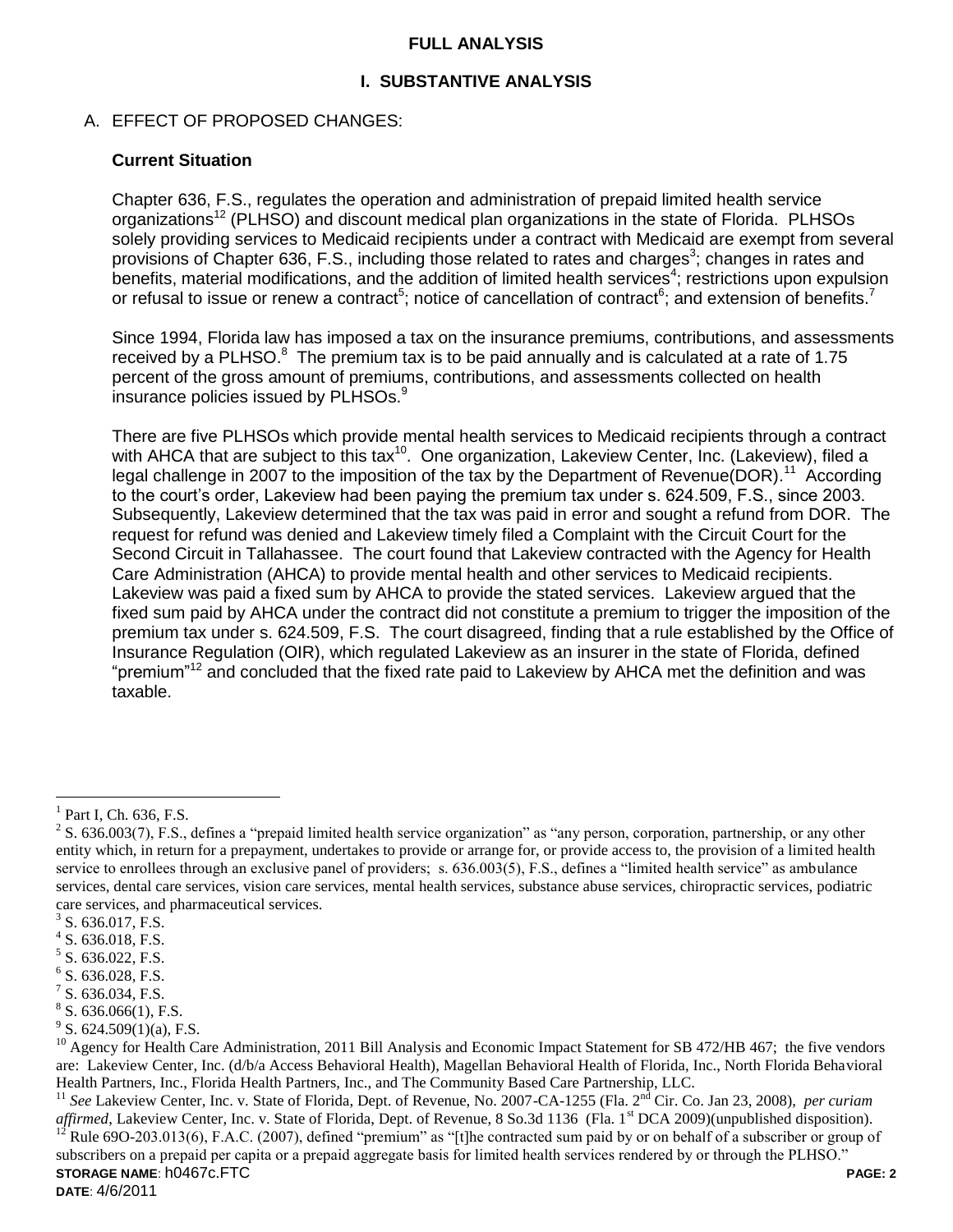Currently, some PLHSOs are paying the premium tax and some are not. Additional information regarding the identity of those PLHSOs and the amount being paid or owed is not available due to state confidentiality provisions.<sup>13</sup>

## **Effect of Proposed Changes**

The bill exempts any entity providing services solely to Medicaid recipients through a contract with Medicaid from payment of the premium tax required by s. 624.509, F.S. The bill provides that the provisions within the bill will operate prospectively. The prospective operation of the bill does not provide a basis for an assessment of taxes not paid, or a basis for determining any right to a refund of taxes paid, prior to July 1, 2011.

Exempting PLHSOs from premiums, contributions, and assessments will impact the way in which AHCA determines the capitation rate for the organizations that provide mental health services to Medicaid recipients. The rates will be adjusted for the 2011-12 year, effective September 1, 2011, and would result in a reduction to the rates paid to the plans by Medicaid.

### B. SECTION DIRECTORY:

.

- **Section 1:** Amends s. 636.0145, F.S., providing an exemption for certain entities contracting with Medicaid.
- **Section 2:** Provides that the provisions within the bill will operate prospectively. The prospective operation of the bill does not provide a basis for an assessment of taxes not paid, or a basis for determining any right to a refund of taxes paid, prior to July 1, 2011.
- **Section 3:** Provides an effective date of July 1, 2011.

# **II. FISCAL ANALYSIS & ECONOMIC IMPACT STATEMENT**

- A. FISCAL IMPACT ON STATE GOVERNMENT:
	- 1. Revenues:

The Revenue Estimating Conference estimated the bill will have a negative impact on state General Revenue of \$11.2 million in FY 2011-2012, with a recurring annual negative General Revenue impact of \$1.6 million. The recurring impact of the bill on the budget as a whole is therefore neutral.

. 2. Expenditures:

> At present, the cost of tax payments made by the affected organizations to the state is incorporated into Medicaid cost reimbursements received by those organizations from both state and federal funds. Consequently, the recurring tax revenue loss resulting from this bill will be offset by like amounts of reductions in Medicaid reimbursements from the General Revenue fund. The first-year revenue impacts will not be similarly offset by reductions in Medicaid reimbursements.

Also, see Fiscal Comments.

## B. FISCAL IMPACT ON LOCAL GOVERNMENTS:

1. Revenues:

**STORAGE NAME**: h0467c.FTC **PAGE: 3 DATE**: 4/6/2011  $\overline{a}$  $13$  Section 213.053(2)(a), F.S.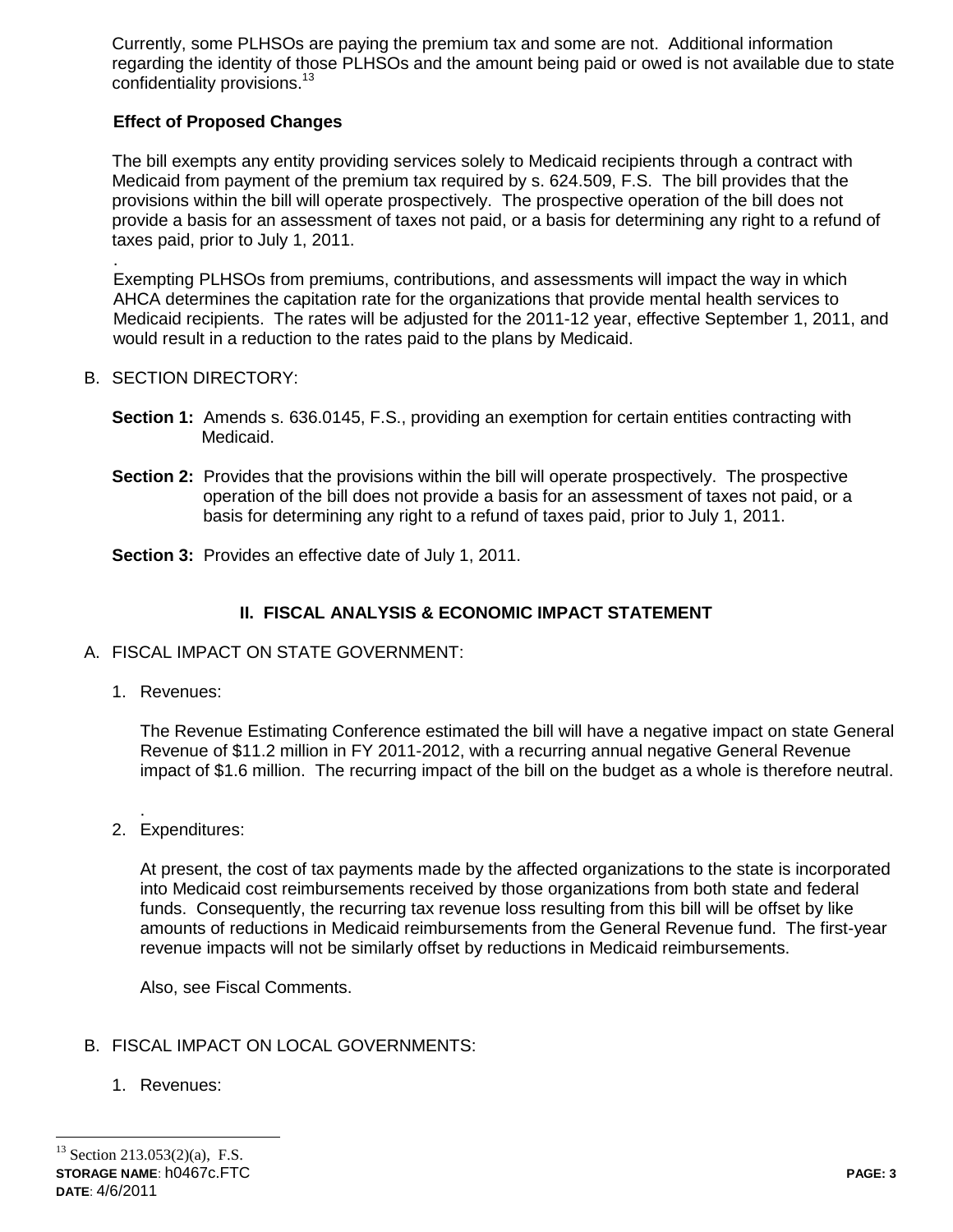None.

2. Expenditures:

None.

## C. DIRECT ECONOMIC IMPACT ON PRIVATE SECTOR:

A PLHSO will become exempt from premiums, contributions, and assessments received under contract with Medicaid to solely provide services to Medicaid recipients. This exemption will have retroactive application and will be remedial in nature; therefore forgiving any PLHSO any back premiums, contributions, or assessments that are currently owed to the State before July 1, 2011. However, the bill does not create the right any refund to any tax, penalty or interest by any PLHSO that have paid prior tax, penalty or interest.

### D. FISCAL COMMENTS:

According to AHCA, the capitation rates for prepaid mental health plans for September 1, 2010 to August 31, 2011 were increased by 1.75 percent to account for the premium tax. Therefore, the present rates paid by Medicaid since September 2010 already reflects the capitation rates paid to the plans that were based on encounter data and the 1.75% increase. If the tax is no longer levied against the prepaid mental health plan contract vendors, the AHCA would adjust the rates according to its capitation rate setting methodology effective September 1, 2011. As a minor component in the rate methodology, removal of the tax would result in a reduction to the rates paid to the plans by Medicaid. The reduction to the rates would only be the portion attributable to the actuarial adjustment and would not impact the service expenditure portion of the rates; therefore, the rates would remain actuarially sound. The plans would no longer be required to pay the tax; therefore, the tax would not be built into the rates. The current adjustment acts as a pass-through of expenditures within the capitated rates. Because the tax just became part of the rates in September 2010, sufficient expenditure data available after that date is not yet available to estimate savings to the ACHA. However, there would be no additional costs to the AHCA above current payments with or without the tax.<sup>14</sup>

### **III. COMMENTS**

### A. CONSTITUTIONAL ISSUES:

1. Applicability of Municipality/County Mandates Provision:

Not applicable. This bill does not appear to require counties or municipalities to take an action requiring the expenditure of funds, reduce the authority that counties or municipalities have to raise revenue in the aggregate, nor reduce the percentage of sales tax shared with counties or municipalities.

2. Other:

None.

## B. RULE-MAKING AUTHORITY:

**DATE**: 4/6/2011

 $\overline{a}$ 

**STORAGE NAME**: h0467c.FTC **PAGE: 4** <sup>14</sup> Agency for Health Care Administration, 2011 Bill Analysis and Economic Impact Statement for SB 472/HB 467 (last visited 3/20/2011).